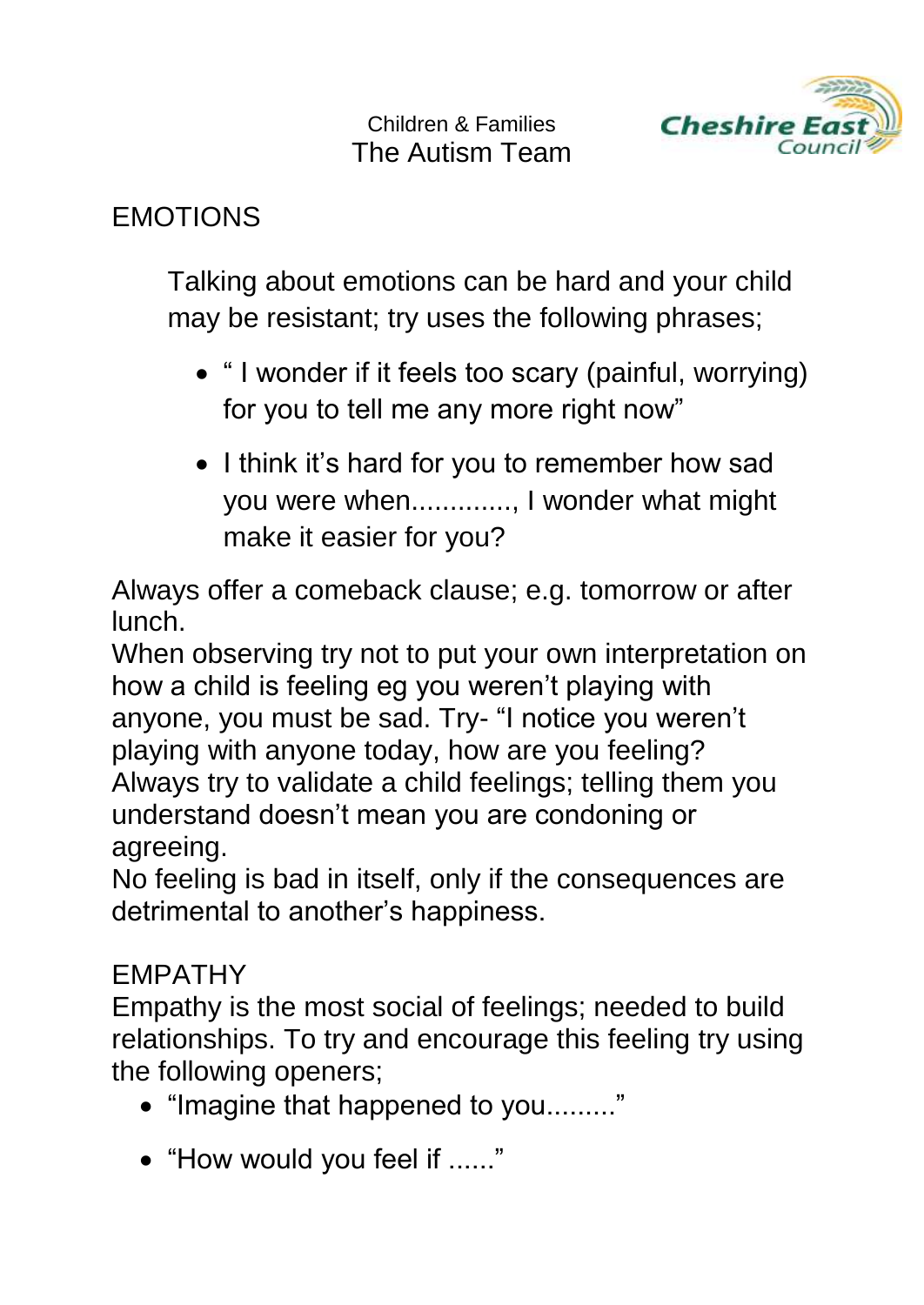- "what made them so angry/frustrated?
- "What do you think they were feeling before they did/said that?
- "I imagine it really hurts your feelings when.......
- (When playing) "Dolly is tired, shall we put her to bed?"
- "that's great, you must be really pleased?"

PRACTICAL SUGGGESTIONS FOR UNDERSTANDING EMOTIONS

- Exaggerate all gestures and expressions
- Keep message in face, voice and words the same, eg. Look cross, sound cross and say cross.
- Use a mirror to practise faces
- Use video modelling/ role play
- Use a project book or display to show opposites and emotional change eg "When I was little I used to feel .......(scared/ suspicious), now I am bigger I feel .......(brave and trusting)
- Say "look at Daddy's face" and tell what the expression is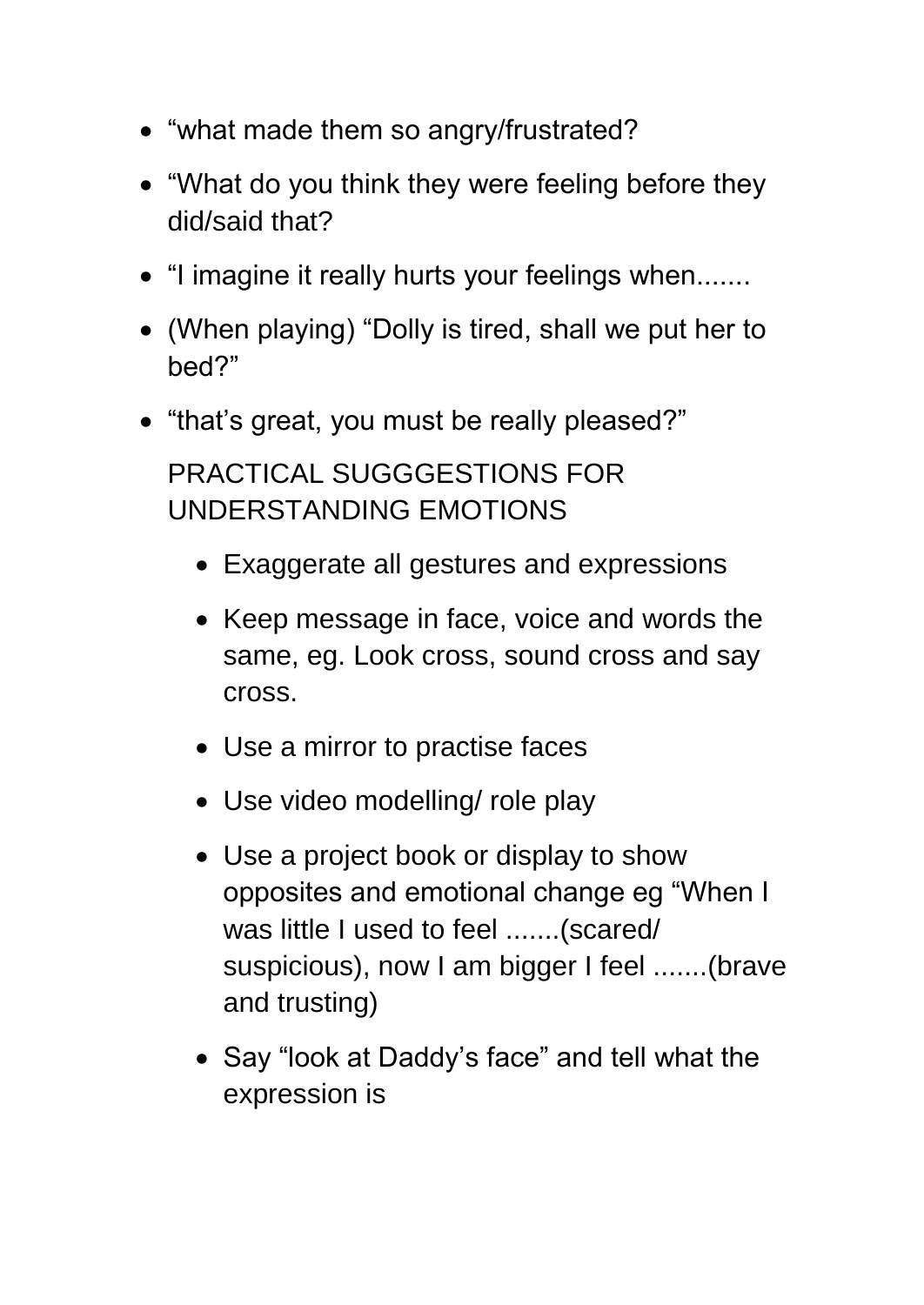- Alleviate boredom, with physical movement, meditation etc
- Boundaries can make a child feel emotionally safe.
- Create a visual mood barometer, temp scale, engine running, balloon inflating or 5 point scale
- Use comic strip conversations, drawing, writing, role play, video or puppets to allow child to express feelings.
- Create an emotions book or an alphabet of feelings
- Play emotion charades ; act out expressions like "over the moon"
- Play songs, eg Proud by Heather Small, Shout by Tears for Fears, If your happy and you know it.
- Have a handy hints box for ideas for random acts of kindness
- Have a handy hints box for ideas on how to calm down/chill